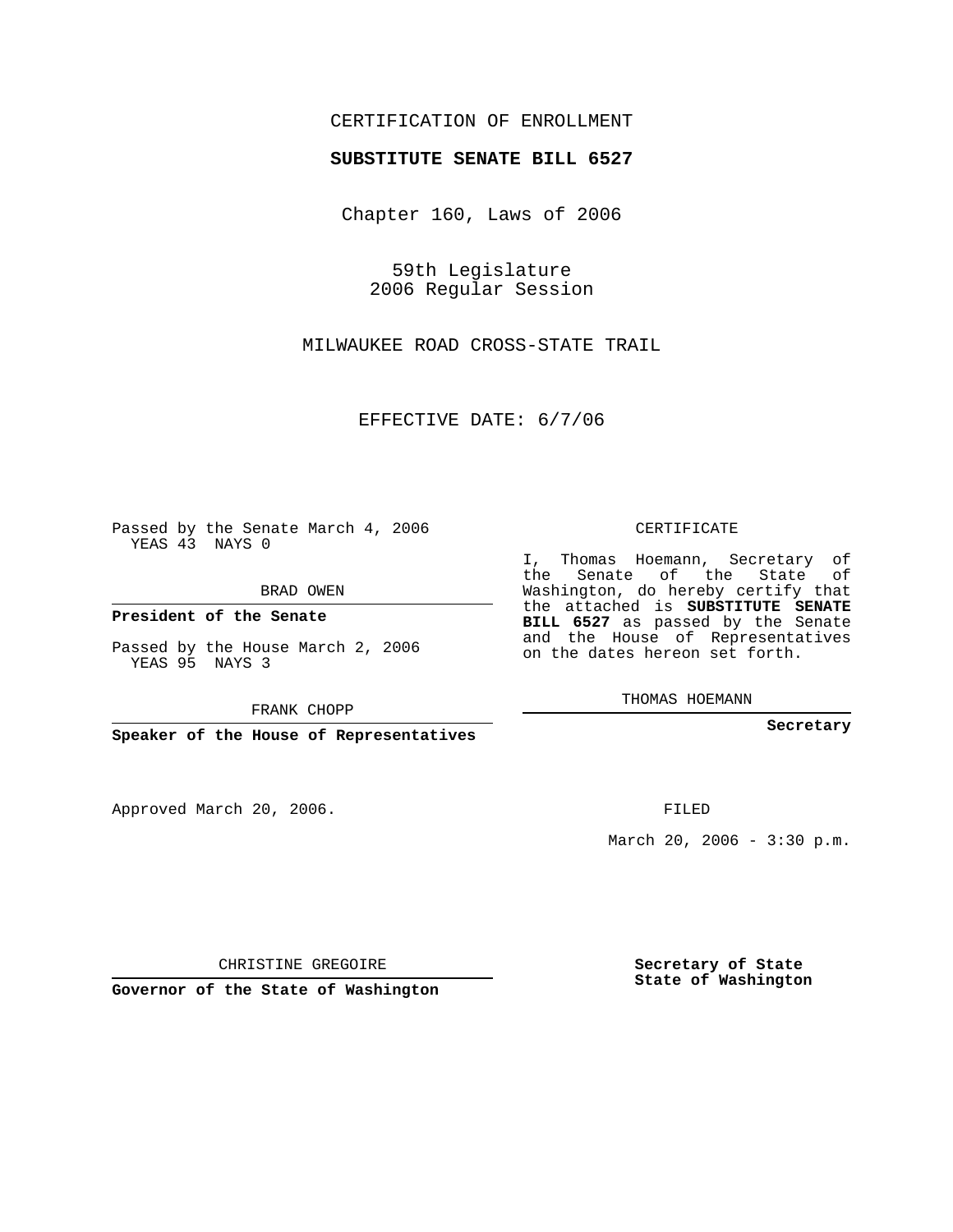## **SUBSTITUTE SENATE BILL 6527** \_\_\_\_\_\_\_\_\_\_\_\_\_\_\_\_\_\_\_\_\_\_\_\_\_\_\_\_\_\_\_\_\_\_\_\_\_\_\_\_\_\_\_\_\_

\_\_\_\_\_\_\_\_\_\_\_\_\_\_\_\_\_\_\_\_\_\_\_\_\_\_\_\_\_\_\_\_\_\_\_\_\_\_\_\_\_\_\_\_\_

AS AMENDED BY THE HOUSE

Passed Legislature - 2006 Regular Session

## **State of Washington 59th Legislature 2006 Regular Session**

**By** Senate Committee on Transportation (originally sponsored by Senators Jacobsen, Mulliken, Haugen and Sheldon; by request of Department of Transportation)

READ FIRST TIME 01/30/06.

1 AN ACT Relating to the Milwaukee Road cross-state trail; amending 2 RCW 79A.05.115, 79A.05.120, 79A.05.125, and 79A.05.130; and providing 3 contingent expiration dates.

4 BE IT ENACTED BY THE LEGISLATURE OF THE STATE OF WASHINGTON:

 5 **Sec. 1.** RCW 79A.05.115 and 1999 c 301 s 1 are each amended to read 6 as follows:

 7 (1) The commission shall develop and maintain a cross-state trail 8 facility with appropriate appurtenances.

9 (2) This section expires July 1, ((2006)) 2009, if the department 10 of transportation does not enter into a franchise agreement for a rail 11 line over the portions of the Milwaukee Road corridor between 12 Ellensburg and Lind by July 1, ((2006)) 2009.

13 **Sec. 2.** RCW 79A.05.120 and 1999 c 301 s 2 are each amended to read 14 as follows:

15 (1) To facilitate completion of a cross-state trail under the 16 management of the parks and recreation commission, management and 17 control of lands known as the Milwaukee Road corridor shall be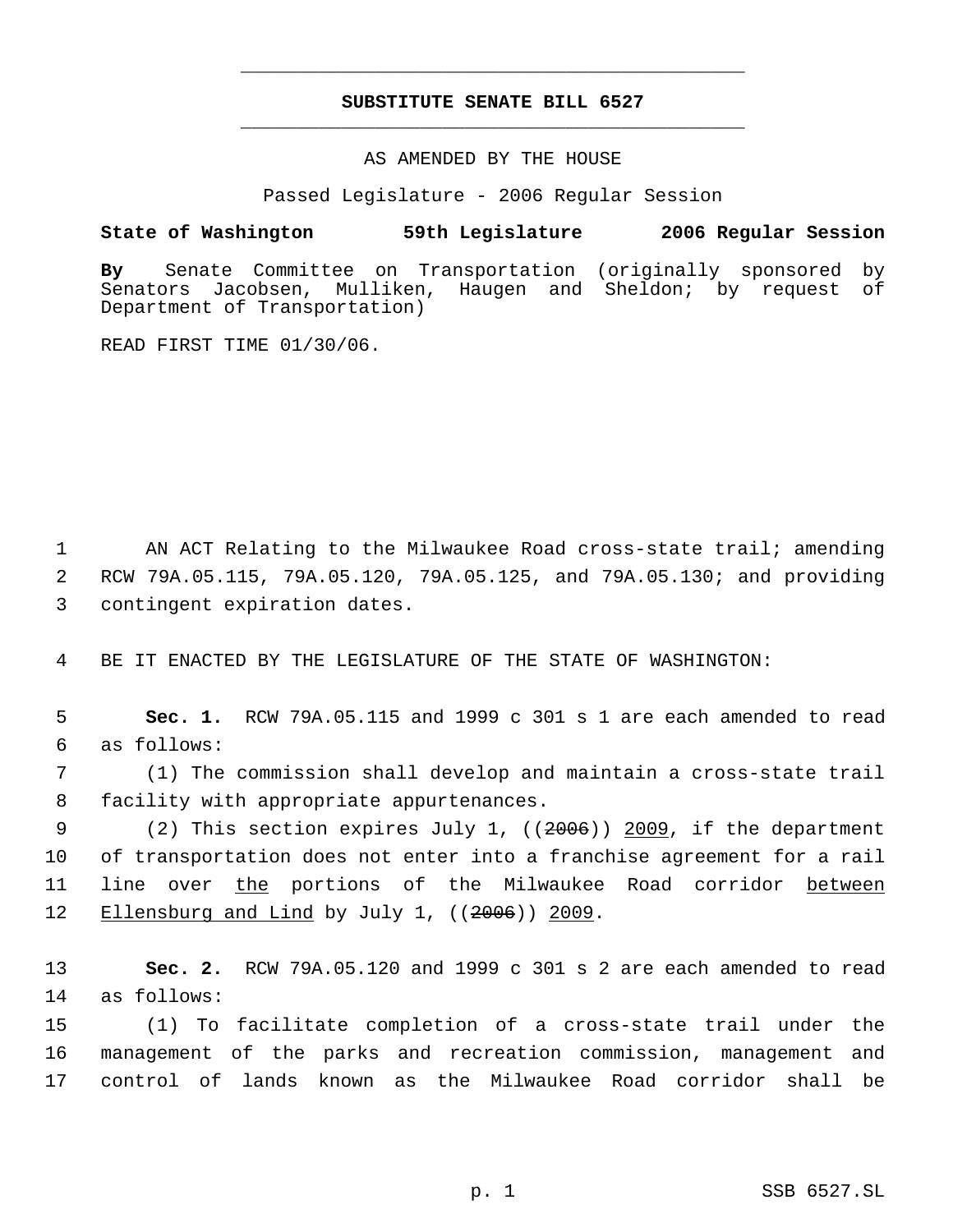transferred between state agencies as follows on the date a franchise agreement is entered into for a rail line over portions of the Milwaukee Road corridor:

 (a) Portions owned by the state between Ellensburg and the Columbia river that are managed by the parks and recreation commission are transferred to the department of transportation;

 (b) Portions owned by the state between the west side of the Columbia river and Royal City Junction and between Warden and Lind that are managed by the department of natural resources are transferred to 10 the department of transportation; and

 (c) Portions owned by the state between Lind and the Idaho border that are managed by the department of natural resources are transferred 13 to the parks and recreation commission as of the effective date of this act.

15 (2) The department of natural resources ((and the parks and 16 recreation commission)) may, by mutual agreement with the parks and 17 recreation commission, transfer ((the)) management authority over 18 portions of the Milwaukee Road corridor ((between their two respective 19 agencies without legislative approval if the portion transferred does 20 not exceed ten miles in length)) to the state parks and recreation commission, at any time prior to the department of transportation entering into a franchise agreement.

23 (3) This section expires July 1, ((2006)) 2009, and no transfers shall occur if the department of transportation does not enter into a 25 franchise agreement for a rail line over the portions of the Milwaukee Road corridor between Ellensburg and Lind by July 1, ((2006)) 2009.

 **Sec. 3.** RCW 79A.05.125 and 2005 c 319 s 134 are each amended to read as follows:

 (1) The department of transportation shall negotiate a franchise with a rail carrier to establish and maintain a rail line over portions of the Milwaukee Road corridor owned by the state between Ellensburg and Lind. The department of transportation may negotiate such a franchise with any qualified rail carrier. Criteria for negotiating the franchise and establishing the right of way include:

 (a) Assurances that resources from the franchise will be sufficient to compensate the state for use of the property, including completion of a cross-state trail between Easton and the Idaho border;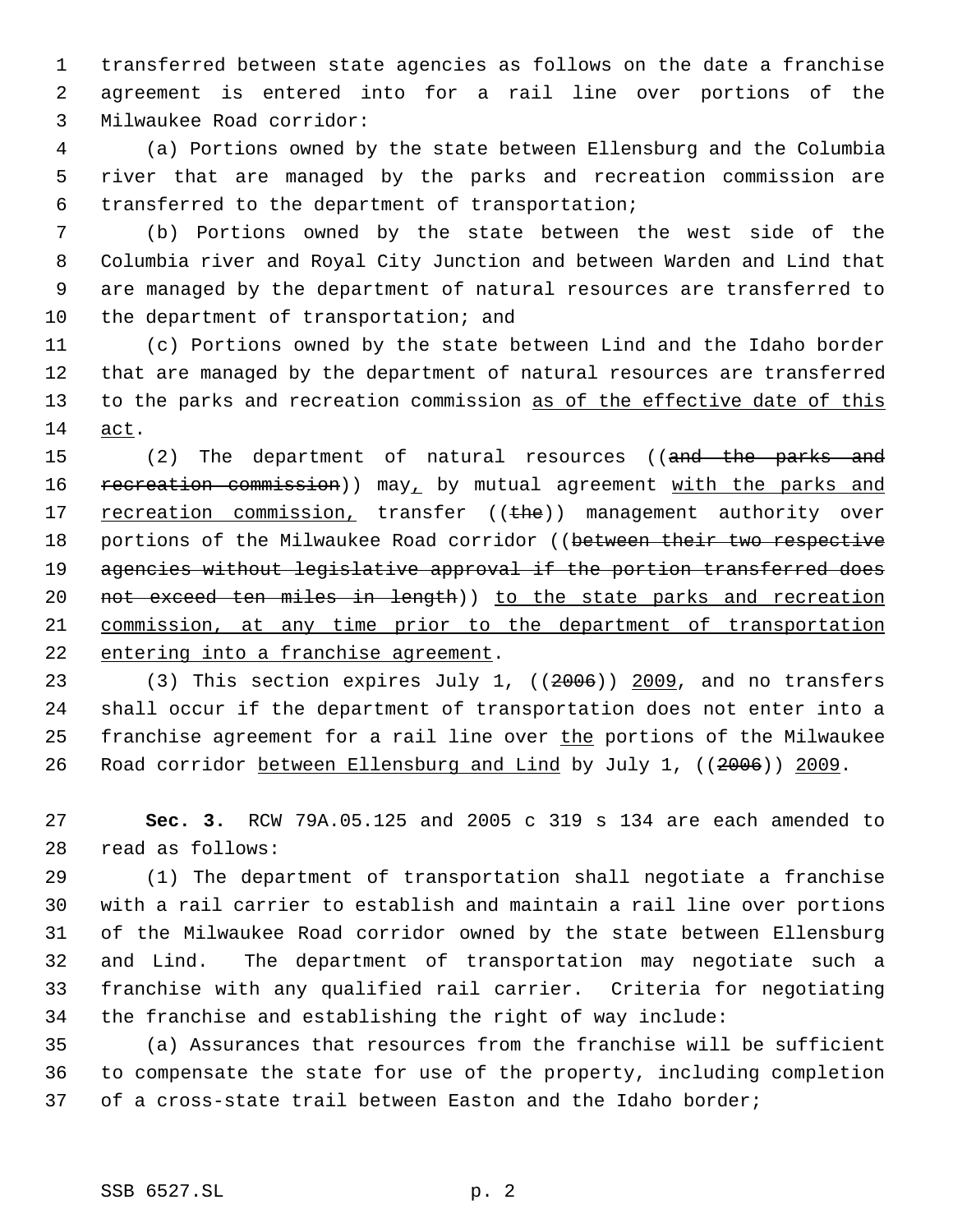(b) Types of payment for use of the franchise, including payment for the use of federally granted trust lands in the transportation corridor;

(c) Standards for maintenance of the line;

 (d) Provisions ensuring that both the conventional and intermodal rail service needs of local shippers are met. Such accommodations may comprise agreements with the franchisee to offer or maintain adequate service or to provide service by other carriers at commercially reasonable rates;

 (e) Provisions requiring the franchisee, upon reasonable request of any other rail operator, to provide rail service and interchange freight over what is commonly known as the Stampede Pass rail line from 13 Cle Elum to Auburn at commercially reasonable rates;

 (f) If any part of the franchise agreement is invalidated by actions or rulings of the federal surface transportation board or a court of competent jurisdiction, the remaining portions of the 17 franchise agreement are not affected;

(g) Compliance with environmental standards; and

(h) Provisions for insurance and the coverage of liability.

 (2) The franchise may provide for periodic review of financial arrangements under the franchise.

 (3) The department of transportation, in consultation with the parks and recreation commission and the senate and house transportation committees, shall negotiate the terms of the franchise, and shall present the agreement to the parks and recreation commission for approval of as to terms and provisions affecting the cross-state trail or affecting the commission.

 (4) This section expires July 1, ((2006)) 2009, if the department of transportation does not enter into a franchise agreement for a rail line over portions of the Milwaukee Road corridor by July 1, ((2006)) 2009.

 **Sec. 4.** RCW 79A.05.130 and 1999 c 301 s 4 are each amended to read as follows:

 (1) The cross-state trail account is created in the custody of the state treasurer. Eleven million five hundred thousand dollars is provided to the state parks and recreation commission to acquire, construct, and maintain a cross-state trail. This amount may consist